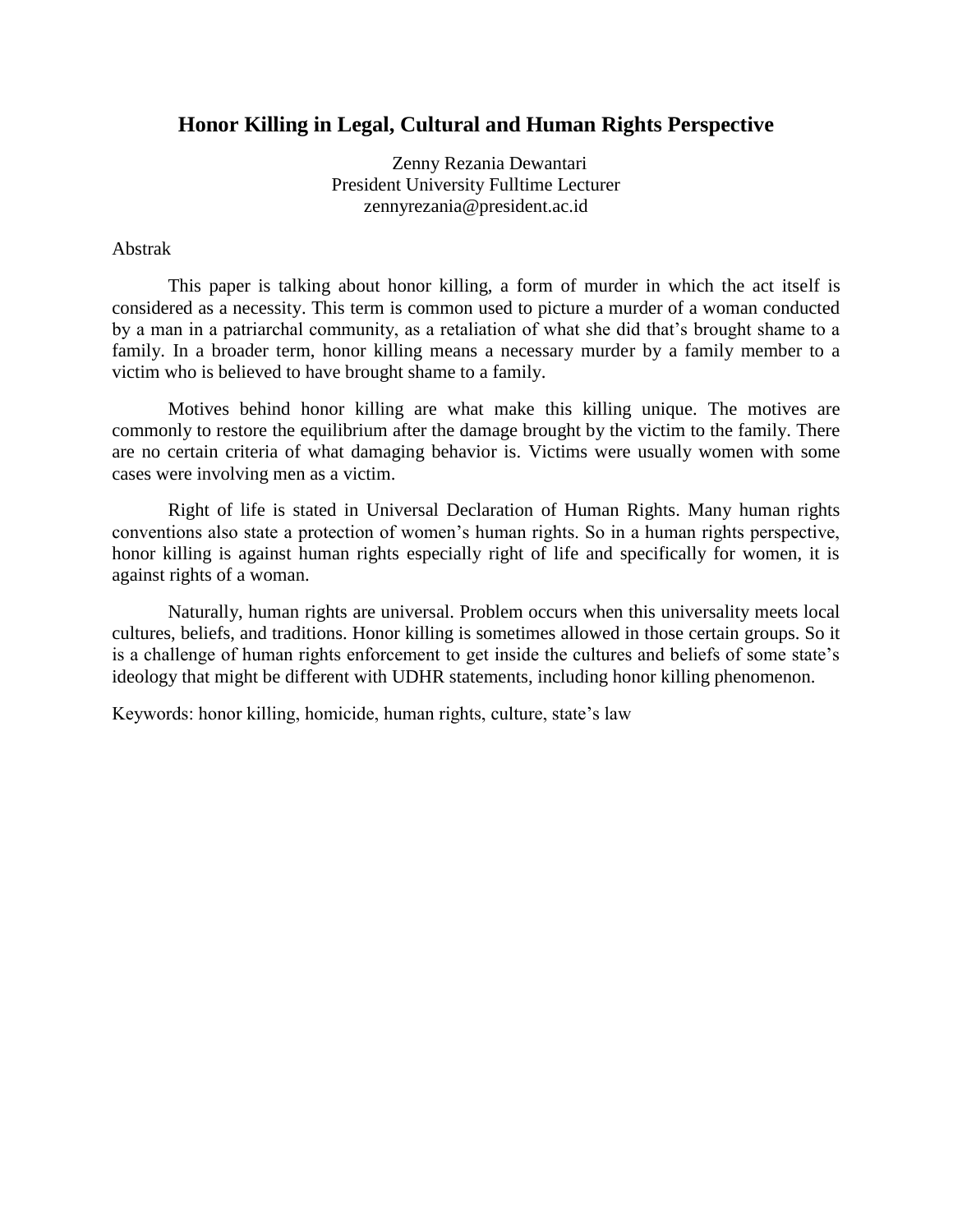- A. Honor Killing Phenomenon among  $U_s$
- 1. Honor Killing Cases Throughout the World

India, Jordan, Canada, Pakistan, Egypt, England are several countries mentioned in the news about honor-related crimes. Honor killing happened wide spread. From Asia, Middle East, America and Europe. Honor killings are a wide-spread problem, and despite common generalization, these senseless acts of violence are not exclusive to a single culture, ethnicity or religious group (Jonathan Leach, [www.huffingtonpost.com\)](http://www.huffingtonpost.com/).

Some of honor killings can be found in some sources as follow; Pakistani couple murdered in gruesome honor killing (Associated Press). This couple, a 17 year old girl Muafia Bibi and her 30 year old husband, Sajjad Ahmed was murdered by the girl"s parents, grandfather, and two uncles. The motive behind this cruelty was a marriage without consent. The couple was married without the girl's family approval. Then it was reported that the victim was hacked by a butcher"s knife and all five perpetrators had been apprehended.

In India, there was a case where a 14-year-old daughter was murdered by her parents. "Aarushi Talwar was found with her throat slit at the family home in Noida, an affluent town of new shopping malls and offices near Delhi, in 2008" (Shyamanta Asokan, Reuters). The parents, Rajesh and Nupur Talwar, were convicted and remain custody ahead of sentencing. Then, in the same article, Shyamanta Asokan also said "Early in the investigation, police alleged Rajesh had murdered his daughter and servant in a rage after finding them in a compromising situation – the kind of crime more often associated with rural,

conservative parts of India where "honour killings" are not uncommon'.

Still in India, a man was beheaded and a woman was beaten to death after eloping. "The woman"s mother, father and uncle were arrested after a gruesome murders carried out in a village in the state of Haryana" (Agence France Presse). The 22 year old boyfriend was attacked by sticks and while murdering the boy, they also beheaded him. Inspector-General Kumar told the AFP that "It is an honour killing but the murder was not approved by the society." The article then also explain that "India has for centuries seen killings that often target young couples who have relationship of which their families, clans or communities, particularly in traditional rural areas, disapprove." The killings were carried out in order restoring family"s pride and reputation.

In Monteral, Canada, a couple and their son killed their 4 family members and they were convicted of first degree murder. "Mohammad Shafia, his wife Tooba Yahya, and their son Hamed, who had pleaded not guilty, were each handed an automatic life sentence with no chance of parole for 25 years. They were accused of killing Hamed's three sisters and his father's childless first wife in a polygamous marriage." (Melinda Dalton, CBC News). The victims are Zainab (19), Sahar (17), Geeti Shafia (13) and Rona Mohammad Amir (50) who were found dead in their family's car in the Rideau Canal on June 30, 2009. Justice Robert Maranger in the article said that "The apparent reason behind these cold-blooded, shameful murders was that the four completely innocent victims offended your completely twisted concept of honour... that has absolutely no place in any civilized society." The household has strict boundaries. The girls were prohibited to make relationship with boys. The first wife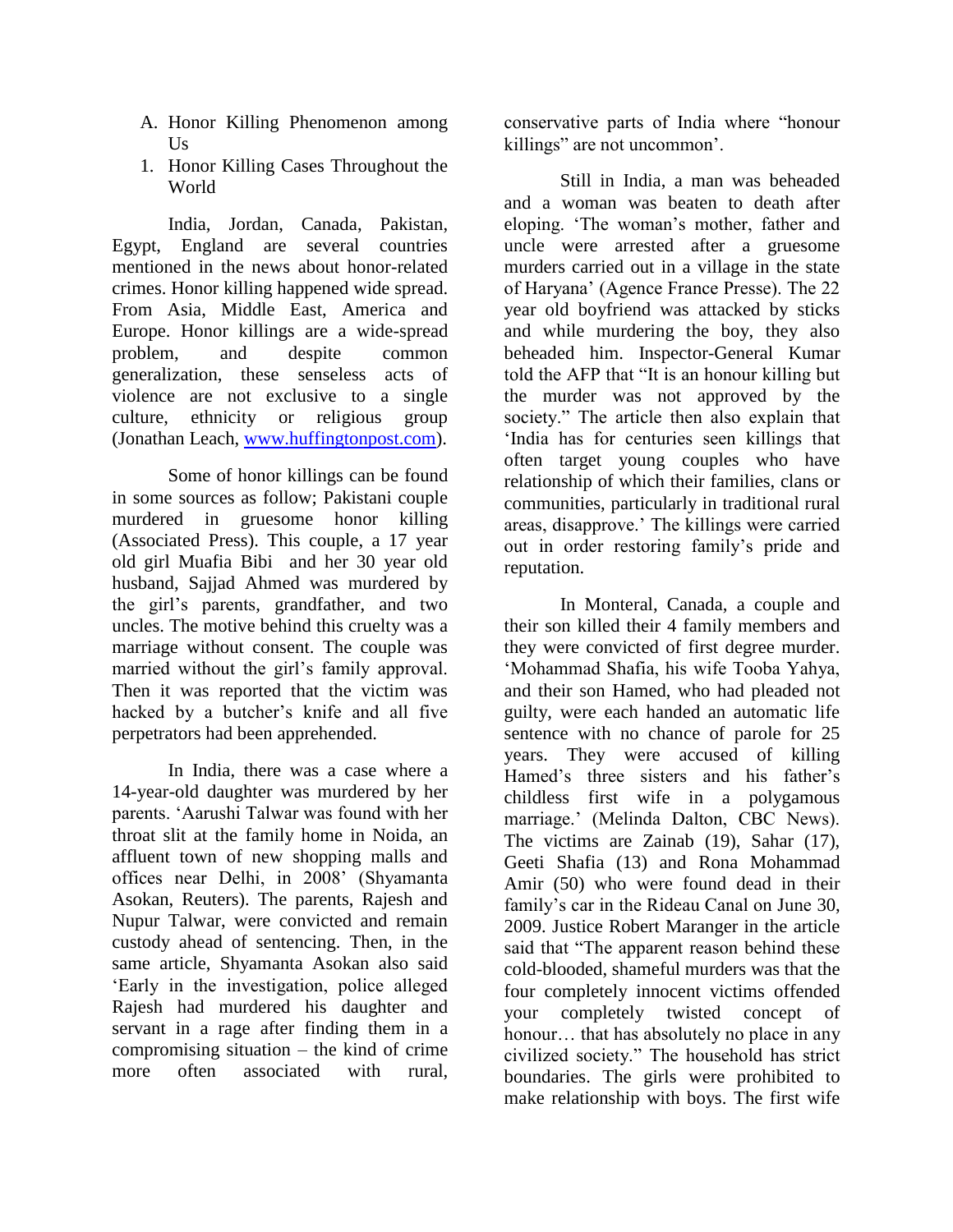was all treated like servant to a preferred wife, Yahya. "The Crown alleged the family's patriarch was upset that his two eldest daughters wanted boyfriends, betraying his traditional Afghan values.' (Melinda Dalton, CBC News). The rage started when Zainab ran away to a women shelter, which raised the fathers' rage because she had made the family"s problem became public. She was accused that she wanted to get married with boyfriend she secretly had before.

Another honor killing case, Morsal O, was stabbed 23 times in a parking lot in Germany by her brother Ahmad Sobair O in May 2008. This 16-year-old German-Afghan was murdered because of her alleged impure moral conduct (Phyllis Chesler, [www.meforum.org\)](http://www.meforum.org/). More on the article mentioned that honor killings, when prosecuted in the Muslim world, result in relatively light sentences. "When honor killings happened in the West, many people, including the police still shy away from calling it an honor killing" (Phyllis Chesler, [www.meforum.org\)](http://www.meforum.org/). Islamist and feminist group in the west mostly insist that honor killings is western-style domestic violence or a femicide (a killing of women), which are not true.

Also from the article, it is known that honor killing phenomenon increased in 20 year period between 1989-2009. There are many reasons that cause the acceleration. It may be that honor killing become reported more accurately throughout the world and/or the increase of internet that makes many information spread out more easily.

Phyllis Chesler also said that the world average age for honor killings victim is 23. Then he mentioned that over half of the victims were daughters and sisters, about quarters were wives and girlfriends, the remainder included mothers, aunts, nieces, cousins, uncles or non-relatives. The numbers can be seen on this table:

Table 1: Entire Population (N=230)

| к<br>______ | w<br>11 C<br>۱W. | merica<br>- Amer<br>ו או | $\sim$ $\sim$ $\sim$<br><b>Elirope</b><br>______ | Muslim<br>World |
|-------------|------------------|--------------------------|--------------------------------------------------|-----------------|
|-------------|------------------|--------------------------|--------------------------------------------------|-----------------|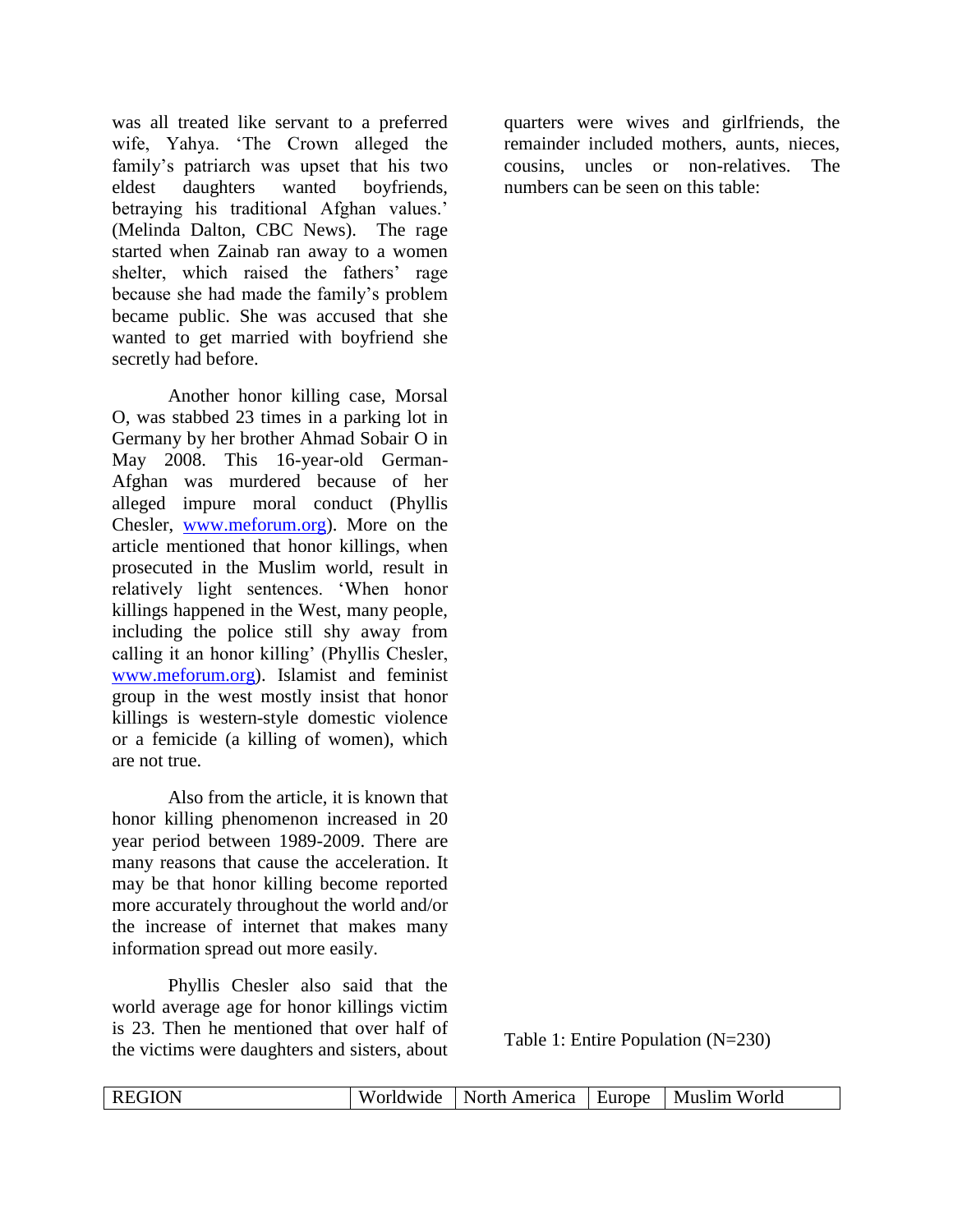| <b>AVERAGE AGE</b>                        | 23 | 25 | 22 | 23 |  |
|-------------------------------------------|----|----|----|----|--|
| BY PERCENTAGE                             |    |    |    |    |  |
| Killed by Family of Origin <sup>1,2</sup> | 66 | 49 | 66 | 72 |  |
| Family Position <sup>1</sup>              |    |    |    |    |  |
| -- Daughter/Sister                        | 53 | 50 | 49 | 56 |  |
| -- Wife/Girlfriend                        | 23 | 27 | 34 | 17 |  |
| $-$ Other <sup>3</sup>                    | 24 | 33 | 27 | 27 |  |
| Paternal Participation <sup>4</sup>       | 37 | 53 | 39 | 31 |  |
| <b>Multiple Perpetrators</b>              | 42 | 42 | 45 | 41 |  |
| Multiple Victims <sup>1</sup>             | 17 | 30 | 7  | 21 |  |
| Tortured <sup>1</sup>                     | 53 | 39 | 67 | 49 |  |
| Motive <sup>4</sup>                       |    |    |    |    |  |
| -- "too Western"                          | 58 | 91 | 71 | 43 |  |
| -- "sexual impropriety"                   | 42 | 9  | 29 | 57 |  |

(source[: www.meforum.com\)](http://www.meforum.com/)

 $<sup>1</sup>$  Significant according to a chi square test.</sup>

 $2^2$  Family of origin includes fathers, mothers, brothers, grandfathers, uncles, and male cousins.<br>  $3^{3}$  "Other" includes mothers, aunts, cousins, and no familial relation.<br>  $4$  Significant to a Pearson correlation tes

This is the table describes the amount of honor killings occurred in North America and Europe:

| Table 2: North American Honor Killings, Successful and Attempted |  |  |
|------------------------------------------------------------------|--|--|
|------------------------------------------------------------------|--|--|

| Victim Name (age)  | Year, Location        | Perpetrator's name,   | Motive               | Method              |
|--------------------|-----------------------|-----------------------|----------------------|---------------------|
|                    |                       | Origin                |                      |                     |
| Palestina Isa (16) | 1989 St. Louis, MO    | Maria & Zein Isa,     | "Too American"       | Stabbed 13 times by |
|                    |                       | parents, sisters also | refused to travel    | father as mother    |
|                    |                       | encouraged it / West  | with her father, a   | held her down       |
|                    |                       | Bank. (M)             | member of the Abu    |                     |
|                    |                       |                       | Nidal Palestinian    |                     |
|                    |                       |                       | terrorist group, as  |                     |
|                    |                       |                       | "cover"              |                     |
| Methal Dayem (22)  | 1999 Cleveland,       | Yezen Dayem, Musa     | Refused to marry     | Two cousins         |
|                    | <b>OH</b>             | Saleh, cousins/West   | her cousin; attended | allegedly shot her, |
|                    |                       | Bank (M)              | college; sought      | choked on own       |
|                    |                       |                       | independent career   | blood               |
|                    |                       |                       | as elementary        |                     |
|                    |                       |                       | school teacher;      |                     |
|                    |                       |                       | drove her own car;   |                     |
|                    |                       |                       | too independent;     |                     |
|                    |                       |                       | turned back on her   |                     |
|                    |                       |                       | culture              |                     |
| Lubaina Bhatti     | 1999 St. Clairsville, | Nawaz Ahmed,          | Filed for divorced   | Throat cut; her     |
| Ahmed $(39)$       | OН                    | estranged husband/    |                      | father, sister and  |
|                    |                       | Pakistan (M)          |                      | sister's young      |
|                    |                       |                       |                      | child's throat also |
|                    |                       |                       |                      | cut                 |
| Farah Khan (5)     | 1999 Toronto,         | Muhammed Khan, father | Suspected child was  | Father and step     |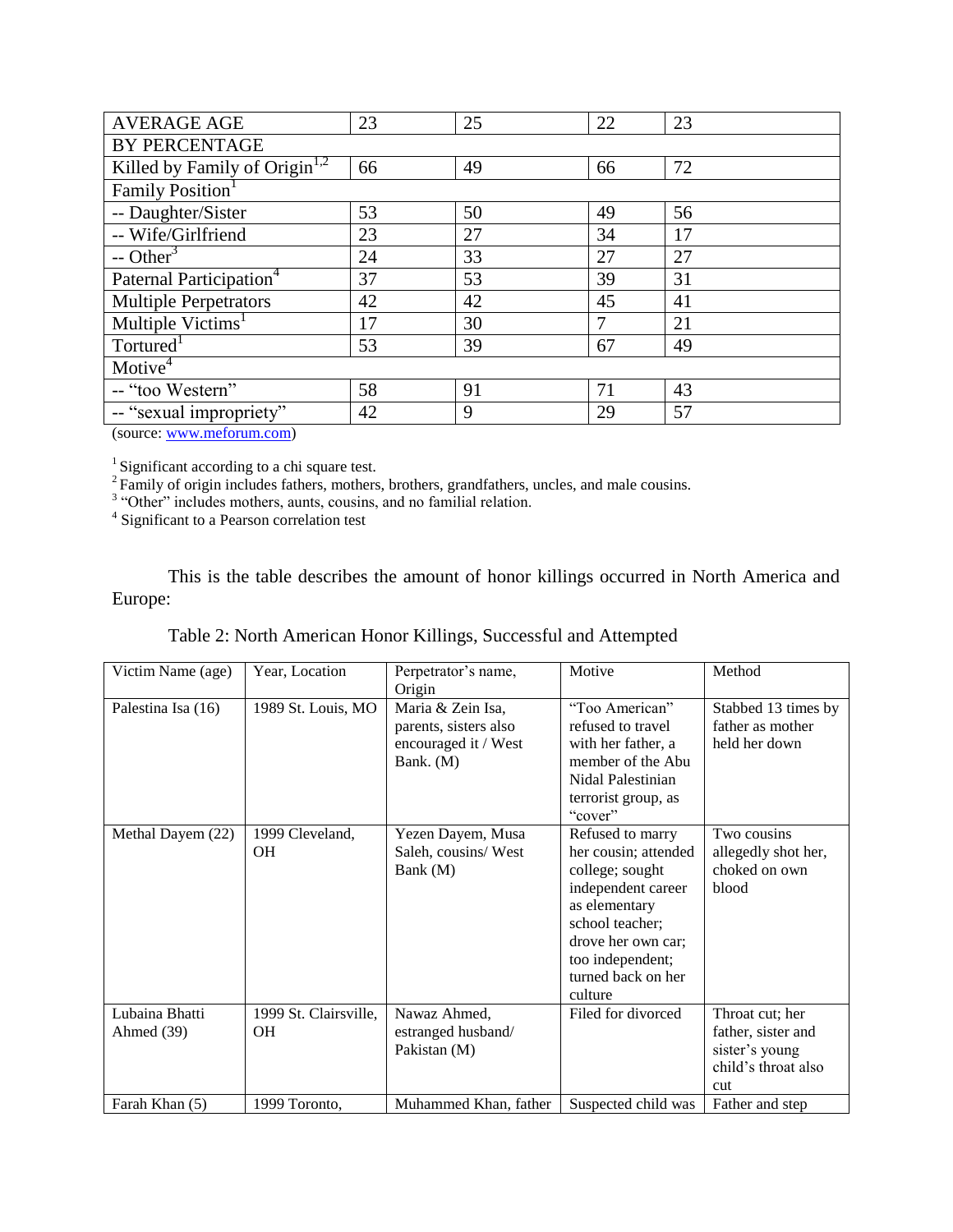|                    | Canada             | and Kaneez Fatma,          | not his biologically                  | mother cut her         |
|--------------------|--------------------|----------------------------|---------------------------------------|------------------------|
|                    |                    | stepmother/unknown         |                                       | throat,                |
|                    |                    | region $(M)$               |                                       | dismembered her        |
|                    |                    |                            |                                       | body                   |
| Jawinder "Jassi"   | 2000 Pakistan      | Gang of men hired by       | Against her                           | Kidnapped, throat      |
| Kaur $(25)$        |                    | Malkiat Kaur, mother,      | wealthy, farming                      | slashed                |
|                    |                    | and Surjit Sing Badesha,   | parent's wishes,                      |                        |
|                    |                    | uncle/ Canada/Pakistan     | married a man who                     |                        |
|                    |                    | (S)                        | was of inferior                       |                        |
|                    |                    |                            | financial status, a                   |                        |
|                    |                    |                            | Pakistani rickshaw<br>driver          |                        |
| Shahpara Sayeed    | 2000 Chicago, IL   | Mohammad Harroon,          | Motive is unclear                     | <b>Burned</b> alive    |
| (33)               |                    | husband / Pakistan (M)     | but they had been                     |                        |
|                    |                    |                            | fighting for months                   |                        |
| Marlyn Hassan      | 2002, Jersey City, | Alim Hassan, husband /     | His wife refused to                   | Husband, an auto       |
| (29)               | NJ                 | Guyana (Hindu Wife)        | convert from                          | mechanic, stabbed      |
|                    |                    | (M)                        | Hinduism to Islam                     | wife (and the twins    |
|                    |                    |                            |                                       | in her womb), the      |
|                    |                    |                            |                                       | wife's sister, and     |
|                    |                    |                            |                                       | the wife's mother      |
| Amandeep Singh     | 2003, British      | Rajiinder Singh Atwal,     | Wanted daughter to                    | Father stabbed         |
| Atwal $(17)$       | Columbia, Canada   | father / East Indies $(S)$ | end relationship                      | daughter 11 times      |
|                    |                    |                            | with non-Sikh                         |                        |
|                    |                    |                            | classmate, Todd                       |                        |
|                    |                    |                            | McIsaac                               |                        |
| Hatice Peltek (39) | 2004 Scottsville,  | Ismail Peltek, husband /   | Had been molested                     | Stabbed,               |
|                    | <b>NY</b>          | Turkey (M)                 | by brother-in-law                     | bludgeoned with        |
|                    |                    |                            |                                       | hammer along with      |
| Aqsa Parvez (16)   | 2007, Toronto      | Muhammad Parvez,           | Refusing to wear                      | daughters<br>Strangled |
|                    | Canada             | father, Waqas Parvez,      | hijab                                 |                        |
|                    |                    | brother (M) / unknown      |                                       |                        |
|                    |                    | region                     |                                       |                        |
| Amina Said (17)    | 2008 Irving, Texas | Yaser Said, father;        | Upset by her                          | Shot                   |
|                    |                    | mother assisted / Egypt    | "Western" ways                        |                        |
|                    |                    | (M)                        |                                       |                        |
| Sarah Said (18)    | 2008 Irving, Texas | Yaser Said, father;        | Upset by her                          | Shot                   |
|                    |                    | mother assisted / Egypt    | "Western" ways                        |                        |
|                    |                    | (M)                        |                                       |                        |
| Fauzia Mohammed    | 2008 Henrietta, NY | Goaded by mother,          | Too "Western",                        | Stabbed                |
| (19)               |                    | Waheed Allah               | immodest clothing,                    |                        |
|                    |                    | Mohammed, brother /        | planned to attend                     |                        |
|                    |                    | Afghanistan (M)            | college in New                        |                        |
| Sandeela Kanwal    |                    | Chaudry Rashid, father /   | <b>York City</b><br>Filed for divorce | Strangled              |
| (25)               | 2008 Atlanta, GA   | Pakistan (M)               | after arranged                        |                        |
|                    |                    |                            | marriage                              |                        |

Legend:  $M =$  Muslim ;  $S =$  Sikh

(source: Phyllis Chesler, Middle East Quarterly)

# Table 3: European Honor Killings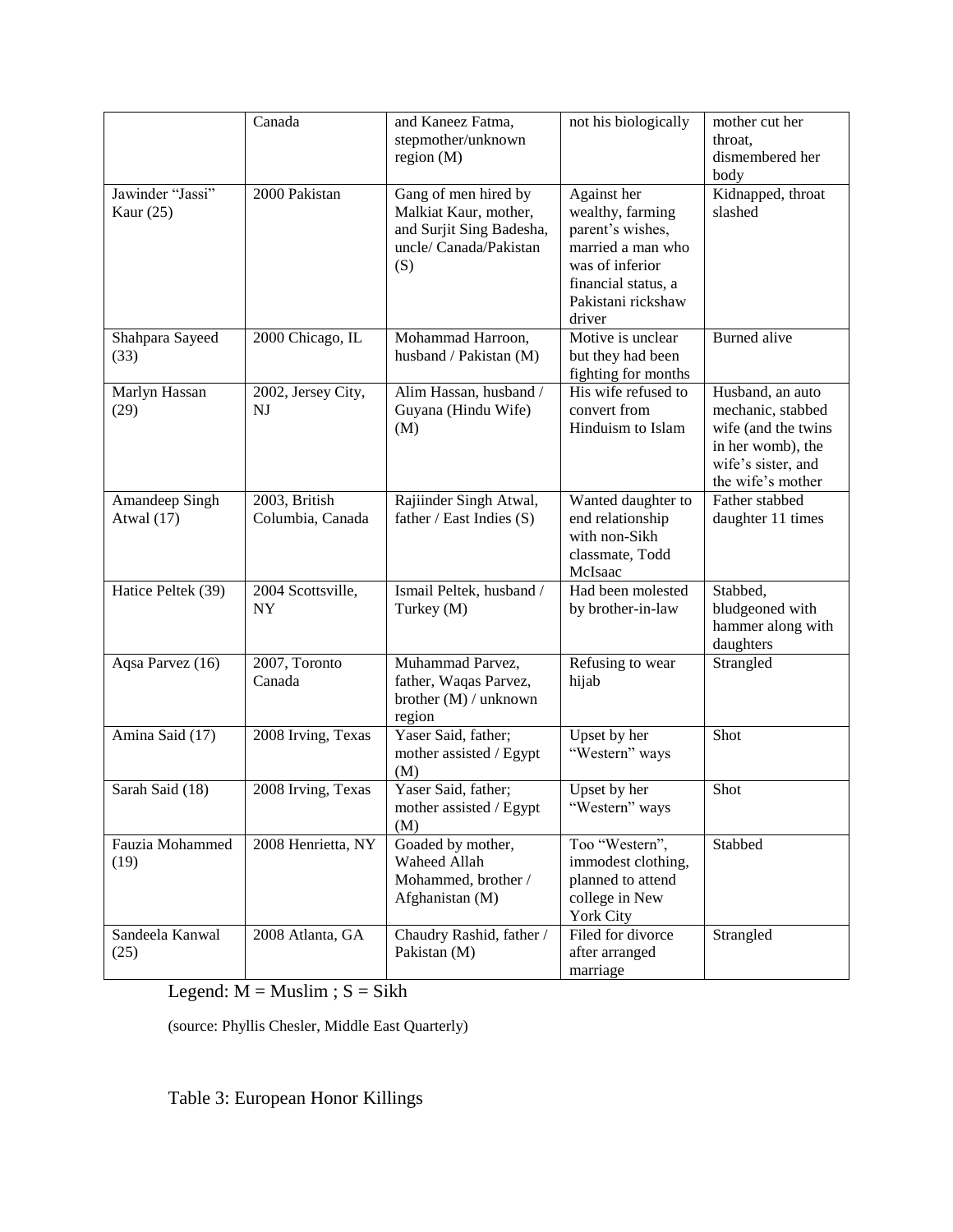| Victim Name                   | Year, Location                      | Perpetrato's Name,<br>Origin                                                           | Motive                                                                                                                                   | Method                                                 |
|-------------------------------|-------------------------------------|----------------------------------------------------------------------------------------|------------------------------------------------------------------------------------------------------------------------------------------|--------------------------------------------------------|
| Surjit Athwal (27)            | 1998 lured to India<br>from England | Bachan Athwal,<br>grandmother-in-law,<br>her son and another<br>relative / India $(S)$ | Having an affair,<br>planning to divorce                                                                                                 | Lured to India for<br>'family weding' and<br>strangled |
| Rukhsana Naz (19)             | 1999 England                        | Brother and mother /<br>Pakistan (M)                                                   | Refused arranged<br>marriage; pregnant<br>with boyfriend's<br>baby                                                                       | Strangled by brother<br>while held down by<br>mother   |
| Fadime Sahindal<br>(32)       | 2002 Sweden                         | Father and brother /<br>Kurds from Turkey<br>(M)                                       | Rejected arranged<br>marriage; dated non-<br>Muslim; sought<br>higher education;<br>sought legal remedy<br>against father and<br>brotehr | Shot                                                   |
| Heshu Yones (16)              | 2002 England                        | Abdalla Yones,<br>father / Iraq (M)                                                    | Dating a Christian;<br>too western                                                                                                       | Stabbed, throat cut                                    |
| Sohane Benziane<br>(17)       | 2002 France                         | Jamal Derrar, ex-<br>boyfriend and school<br>mates / Algeria (M)                       | Too western                                                                                                                              | Raped, tortured and<br>burned alive                    |
| Anooshe Sediq<br>Ghulam (22)  | 2002 Norway                         | Nasruddin Shamsi,<br>husband /<br>Afghanistan (M)                                      | Failure to listen to<br>her husband, divorce                                                                                             | Shot                                                   |
| Maja Bradaric (16)            | 2003 The<br>Netherlands             | Nephew and 3 others<br>/ Bosnia (M)                                                    | Using internet to<br>find a boyfriend                                                                                                    | Burned to death                                        |
| Sahjda Bibi (21)              | 2003 England                        | Rafaqat Hussain,<br>cousin / Pakistan (M)                                              | Refused arranged<br>marriage                                                                                                             | Stabbed 22 times                                       |
| Anita Gindha (22)             | 2003 Scotland                       | Relative suspected /<br>Pakistan (S)                                                   | Married non-Sikh                                                                                                                         | Strangled                                              |
| Shafilea Ahmed (16)           | 2003 England                        | Parents suspected /<br>Pakistan (M)                                                    | Opposed her<br>parents' plans for<br>arranged marriage                                                                                   | Strangled and<br>smothered                             |
| "Gul" $(32)$                  | 2004 The<br>Netherlands             | Husband/Afghanistan<br>(M)                                                             | Sought divorce                                                                                                                           | Shot                                                   |
| Hatin Surucu (23)             | 2005 Germany                        | Three brothers /<br>Turkey (M)                                                         | Fled forced<br>marriage; did not<br>wear scarf                                                                                           | Shot                                                   |
| Rudina Qinami (16)            | 2005 Albania                        | Father / Albania (M)                                                                   | Accepted ride by<br>male, non-relative                                                                                                   | Shot                                                   |
| Banaz Mahmod(20)              | 2006 England                        | Mahmod Mahmod,<br>father, her uncle Ari<br>Mahmod / Kurds<br>from Iraq $(M)$           | Having an "affair"                                                                                                                       | Raped, strangled                                       |
| Samaira Nazir (25)            | 2006 England                        | Azhar Nazir, brother<br>and cousin / Pakistan<br>(M)                                   | Fell in love with<br>Afghan refugee;<br>refused to consider<br>arranged marriage in<br>Pakistan                                          | Stabbing, throat cut                                   |
| Sazan Bajez-<br>Abdullah (24) | 2006 Germany                        | Kazim Mahmud,<br>husband / Iraq $(M)$                                                  | Acting in an<br>"immodest" way                                                                                                           | Stabbed, set on fire                                   |
| Sabia Rani (19)               | 2006 England                        | Shazad Khan,<br>husband and in-laws<br>/ Pakistan (M)                                  | Wanted divorce                                                                                                                           | Beaten                                                 |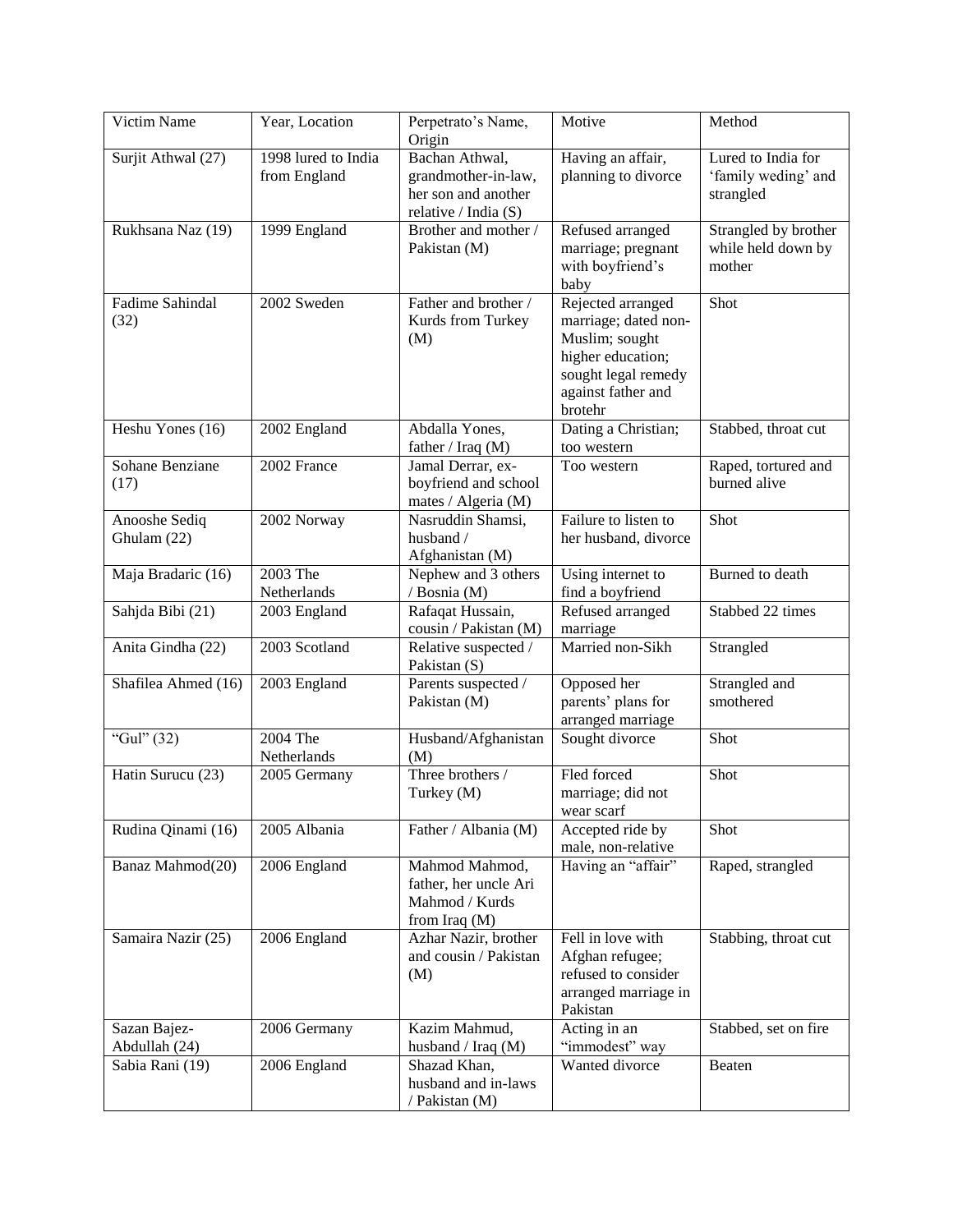| Ghazala Khan (18)                                                                                   | 2006 Denmark | Brother, father and<br>other family<br>members / Pakistan<br>(M) | Family did not<br>approve of husband                                                           | <b>Shot</b>    |
|-----------------------------------------------------------------------------------------------------|--------------|------------------------------------------------------------------|------------------------------------------------------------------------------------------------|----------------|
| Caneze Riaz (39),<br>Sayrah Riaz (16),<br>Sophia Riaz (15),<br>Alicia Riaz (10),<br>Hannah Riaz (3) | 2006 England | Mohammed Riaz,<br>father / Pakistan (M)                          | Too westernized                                                                                | Immolated      |
| Hina Saleem $(21)$                                                                                  | 2006 Italy   | Father and brother in<br>law / Pakistan (M)                      | Did not respect<br>Pakistani culture,<br>divorced, wore<br>clothing that showed<br>her midriff | Stabbed        |
| Sana Ali (17)                                                                                       | 2007 England | Husband / Pakistan<br>(M)                                        | Not known, but<br>detectives consider<br>honor motive                                          | <b>Stabbed</b> |
| Morsal Obeidi (16)                                                                                  | 2008 Germany | Ahmad Obeidi,<br>brother, and cousin /<br>Afghanistan (M)        | Wanted too much<br>freedom; did not<br>appreciate Muslim<br>values                             | <b>Stabbed</b> |

Legend:  $M =$  Muslim;  $S =$  Sikh

(source: Phyllis Chesler, Middle East Quarterly)

The majority of victims were women. And honor killing mainly occurred in Muslim world, although Sikhs and Hindus sometimes also commit honor killings. In Phyllis Chesler's study, worldwide, 91 percent of perpetrators were Muslims. "In North America, most killers (84 percent) were Muslims, with only a few Sikhs and even fewer Hindus perpetrating honor killings; in Europe, Muslims comprised an even larger majority at 96 percent while Sikhs were a tiny percentage." (Phyllis Chesler, [www.meforum.org\)](http://www.meforum.org/)

Even though Muslims mostly be brought up when it comes to honor killings, there is no evidence that show honor killing is from Islam. There are many violence oppressing women in the name of religion, including Islam but is not limited to Islam.

2. The Concept of Homicide and Honor Killing

When we start talking about honor killing, we start with questioning what honor killing is. There must be a confusion to understand whether honor killing is similar with murder, or is it something very different. In general, it is a form of taking away one"s life, so hypothetically it is a form of murder as well. But there must be a difference; otherwise honor killing wouldn"t be seen as a deviant form of murder. "They differ from plain and psychopathic homicides, serial killings, crimes of passion, revenge killing, and domestic violence. Their motivation is different and based on codes of morality and behavior that typify some cultures, often reinforced by fundamentalist religious dictates" (Phyllis Chesler, [www.meforum.org\)](http://www.meforum.org/).

Honor killings mostly misunderstood as domestic violence, which is not true. Phyllis Chesler (Middle East Quarterly, 2009:61-69) gave an explanation on how to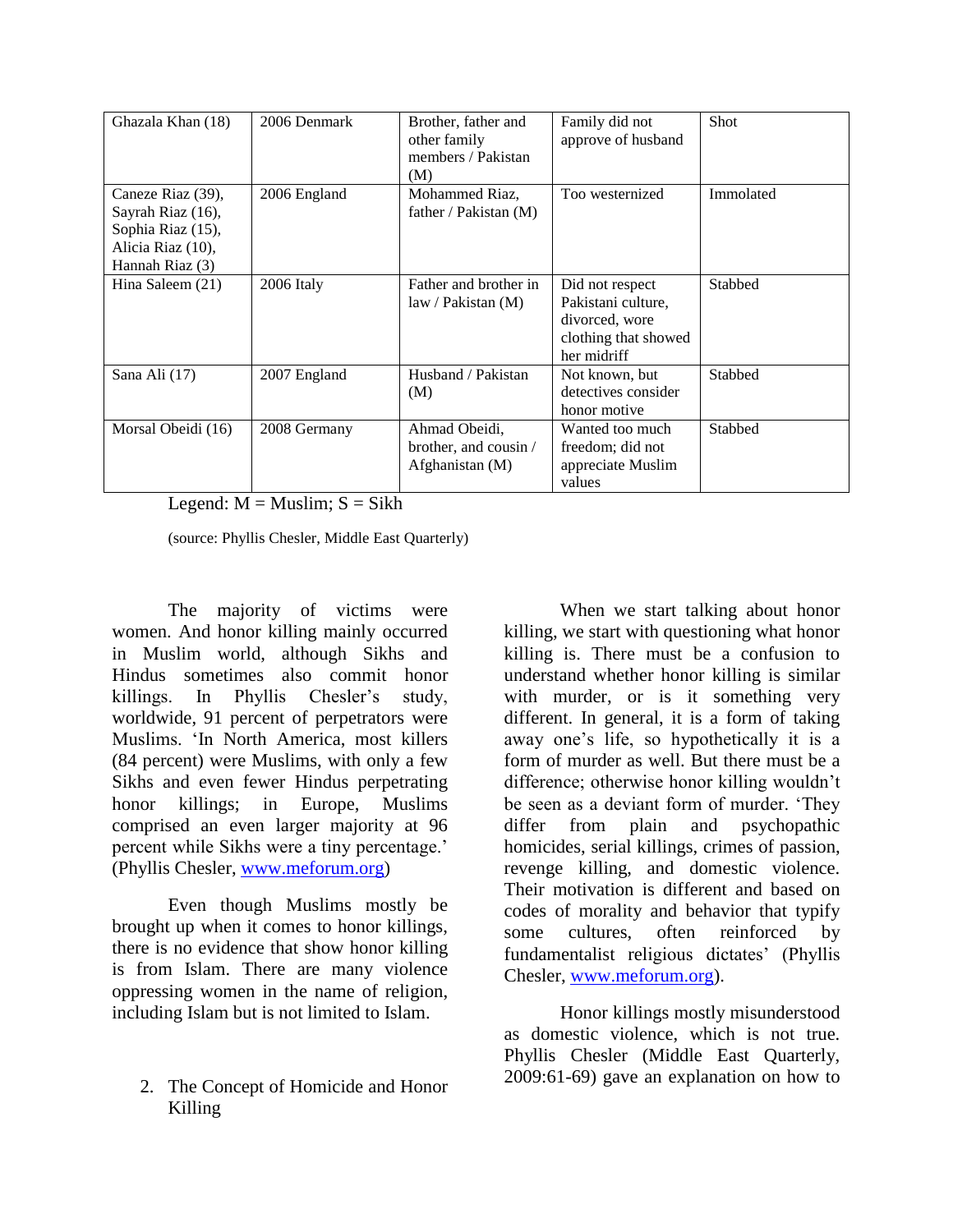| <b>Honor Killings</b>                                       | Domestic Violence                                     |
|-------------------------------------------------------------|-------------------------------------------------------|
| Committed mainly by Muslims<br>against Muslim               | Committed by men of all faiths usually against adult  |
| girls/young adult women                                     | women                                                 |
| Committed mainly by fathers against their teenage           | Committed by an adult male spouse against an adult    |
| daughters and daughters in their early twenties. Wives      | female spouse or intimate partner                     |
| and older-age daughters may also be victims, but lesser     |                                                       |
| extent                                                      |                                                       |
| Carefully planned. Death threats are often used as a        | The murder is often unplanned and spontaneous         |
| means of control                                            |                                                       |
| The planning and execution involve multiple family          | The murder is carried out by one man with no family   |
| members and can include mothers, sisters, brothers,         | complicity                                            |
| male cousins, uncles, grandfathes, etc. If the girl         |                                                       |
| escapes, the extended family will continue to search for    |                                                       |
| her and kill her                                            |                                                       |
| The reason given for the honor killing is that the girl or  | The batterer-murdere does ot claim any family concept |
| young woman has "dishonored" the family                     | of "honor". The reason may range from a poorly cooked |
|                                                             | meal to suspected infidelity to the woman's trying to |
|                                                             | protect the children from his abuse or turning to the |
|                                                             | authorities for help                                  |
| At least half the time, the killings are carried out with   | While some men do beat a spouse to death, they often  |
| barbaric ferocity. The female victim is often raped,        | simply shoot or stab them                             |
| burned alive, stoned or beaten to death, cut at the throat, |                                                       |
| decapitated, stabbed numerous times, suffocated slowly,     |                                                       |
| etc                                                         |                                                       |
| The extended family and community valorize the honor        | The batterer-murderer is seen as a criminal; no one   |
| killing. They do not condemn the perpetrators in the        | defend him as a hero. Such men are often viewed as    |
| name of Islam. Mainly, honor killings are seen as           | sociopaths, mentally ill, or evil.                    |
| normative.                                                  |                                                       |
| The murderer(s) do not show remorse. Instead, they          | Sometimes, remorse or regret is exhibited.            |
| "victims".<br>themselves<br>defending<br>experience<br>as   |                                                       |
| themselves from the girl's action and trying to restore     |                                                       |
| their lost family honor                                     |                                                       |

#### Table 4: Differing Characteristic of Honor Killings and Domestic Violence

(source: Phyllis Chesler, Middle East Quarterly on www.meforum.com)

To understand honor killing, we need to understand a murder first. Murder is also called as homicide. Webster"s New World Dictionary of the American Language (in Eko Haryanto, 2014:1) explains that homicide comes from two words; *homo* which means a man (human) and *caedere* which means to cut or to kill. Another definition of homicide is "the killing of one person by another' (Bryan A. Garner et al, 2000:589). Furthermore Bryan A. Garner et al (2000:589) added that one form of homicide is criminal homicide which means

:

a homicide that is prohibited and punishable by law, such as murder or manslaughter. Murder itself then defined as "the killing of a human being with malice aforethought' (Bryan A. Garner et al, 2000:831).

Based on definitions above it is understood that criminal homicide is a punishable homicide, and then murder is a form of a punishable homicide against the state"s law. In contrary, it is implied that there is also a form of a non-punishable homicide. Kadish (in Eko Haryanto, 2014:7)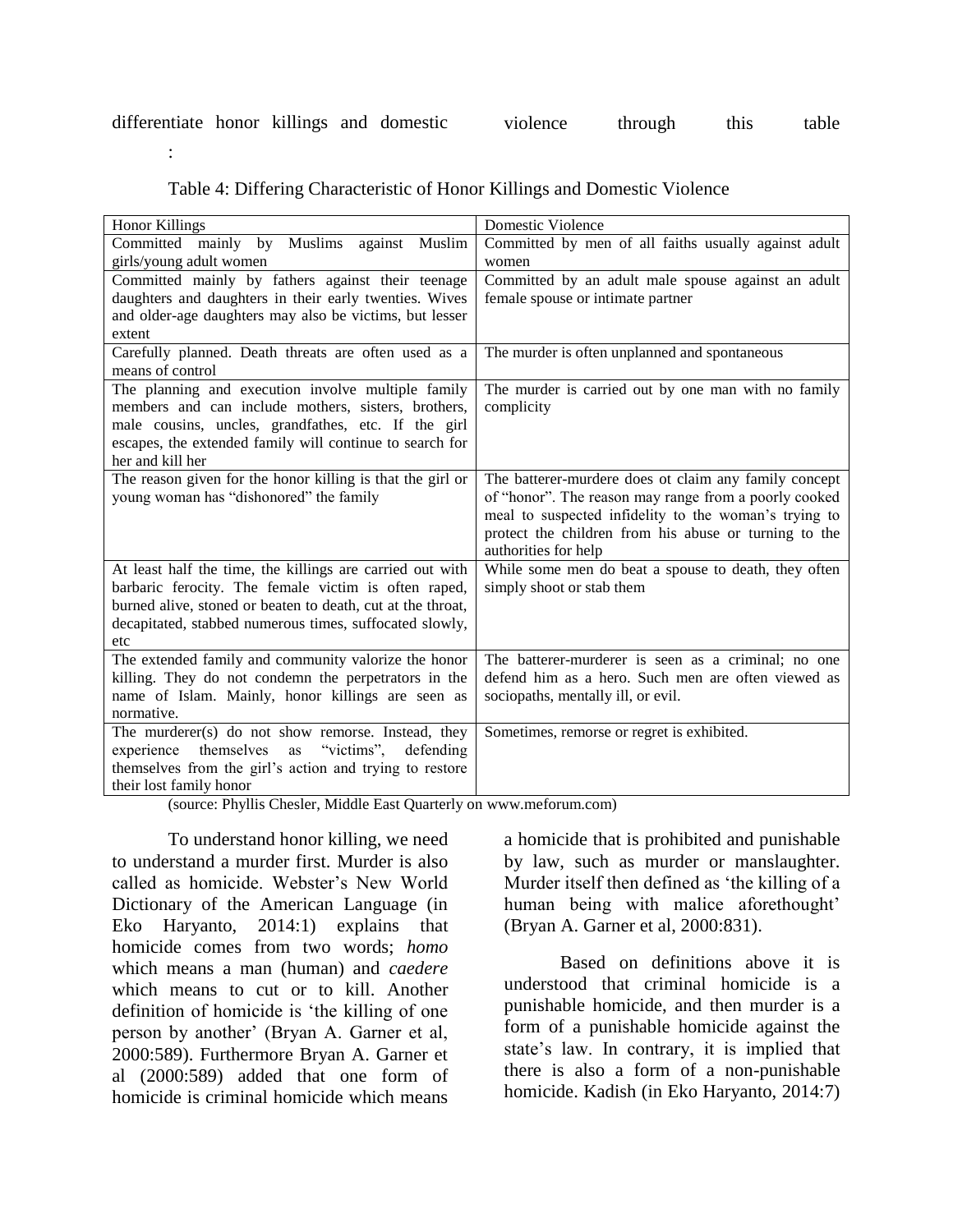said that a homicide can be in two form; criminal homicide and non-criminal homicide. A criminal homicide means the act of killing a human being is punishable by the law. That is also called as culpable homicide while a non-criminal (not punishable) homicide is known as innocent homicide (Gibbons and Kadish in Eko Haryanto, 2014:7). A criminal homicide is in the jurisdiction of state's criminal law and is clearly stated in the provisions that the act is against the law. Honor killing, on the other hand, is included in innocent homicide.

Honor killing is an act of killing people, just like homicide. So in general view, honor killing is homicide. The victims were burnt, beat, shot, stabbed, tortured to death but the intention was to kill. The focus must be pointed to the term "honor". Honor means 'to recognize, salute, or praise'. Bryan A. Garner et al, 2000:590). So, honor killing means a homicide with praise, a homicide with a justification.

Referring to a definition of crime of honor, crime of honor is "*tindak kejahatan – biasanya pembunuhan– terhadap anggota keluarga –mayoritas adalah perempuan, misalnya istri, ibu, anak, kakak atau adik perempuan– demi membersihkan kehormatan keluarga, karena mereka dianggap telah mempermalukan kehormatan keluarga*". (Febiana Malini, 2010:54) ("A crime –usually a homicide– against family members –most commonly victims are women; wife, mother, daughter, sister– in order to cleanse the family honor, since they are deemed to have disgraced family honor<sup>'</sup>).

'Honor killings are a wide-spread problem, and despite common generalizations, these senseless acts of violence are not exclusive to a single culture, ethnicity or religious group.<sup>"</sup>

[\(www.huffingtonpost.com\)](http://www.huffingtonpost.com/). Honor killing"s found in England, Jordan, Pakistan, and it is spread out through continents. The motive is what makes honor killing usually not punishable and this motive usually derived from beliefs and cultures. This lead to misunderstanding that honor killings only be found in a single region with strong culture or belief. Honor killings and attempted honor killings was happened in many regions.

This has become a problem mainly because its nature; it is a homicide but it isn"t punishable since the act is considered as necessity in order to maintain family honor. While the act was often very brutal (stabbing, burning, mutilating, torturing) the perpetrator could walk away as a free man. They weren't liable to a committed murder according to State"s law where the killing took place.

## 3. Honor Killing in Legal Perspective

Legal matters always work on legislations and any forms of written and positive law. Of course, a Law should represent the traditions and culture of the society, that what makes the Law is various between countries. "But human laws are not themselves statement of fact; they are rules or norms, which prescribe a course of conduct, and indicate what should happened in default". (M.D.A Freeman, 2008:11). Furthermore, Freeman also said that "the sanction, however, is not usually connected in an empirical sense with the ruler or its breach, but is merely indicative of what the rule itself prescribes, as the consequences of non-compliance'. (M.D.A Freeman, 2008:11).

Positive law is any written law that applied in certain time and place. Any behavior doesn"t comply the law will be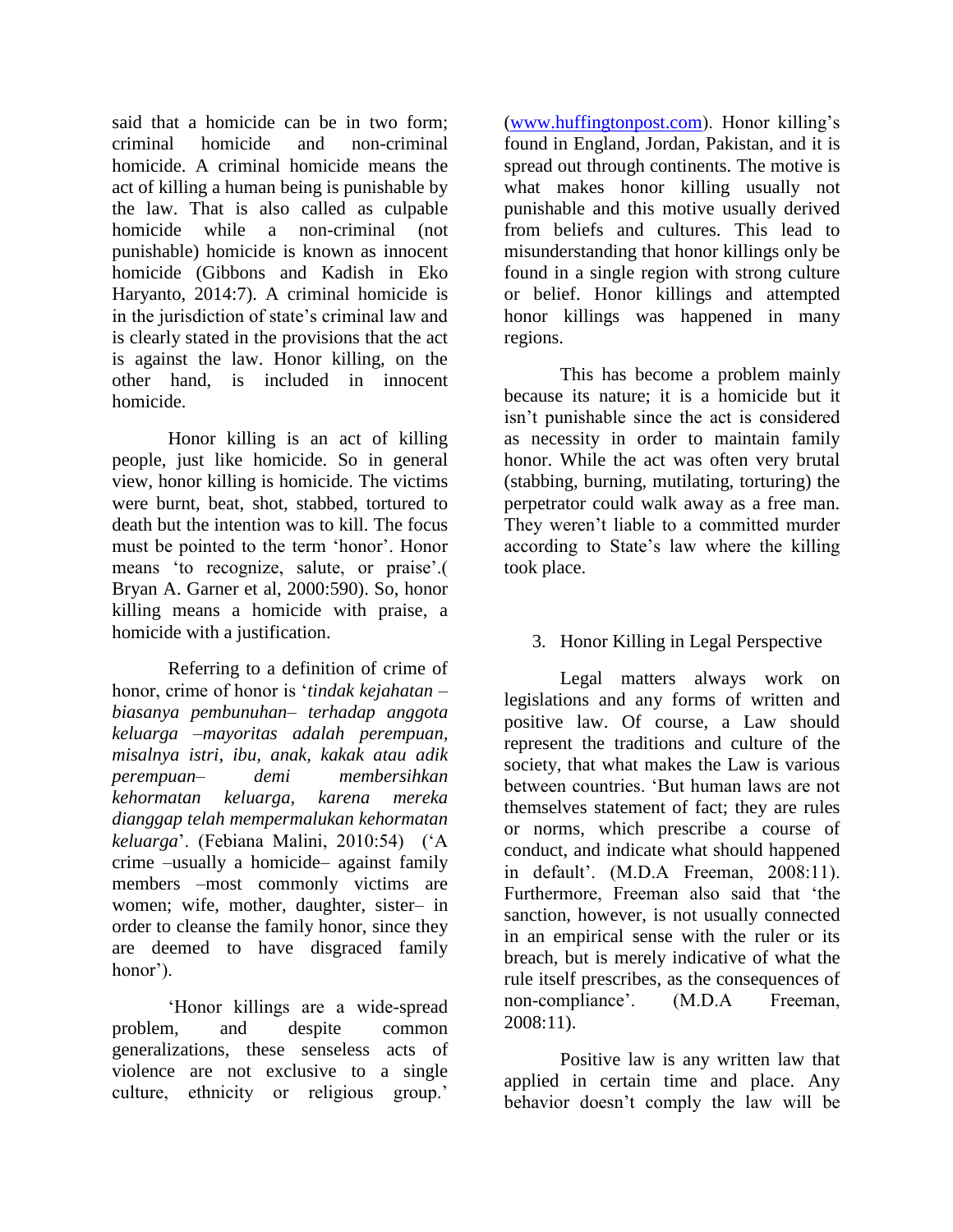considered as crime (in criminal law) or a breach (in private law). For example, in Indonesian Penal Code (*Kitab Undang-Undang Hukum Pidana Indonesia*/*KUHP*) article 338 mentioned *"Barangsiapa sengaja merampas nyawa orang lain, diancam, karena pembunuhan, dengan pidana penjara paling lama lima belas tahun"* (Whoever intentionally take the life of another, subjected to an imprisonment for maximum 15 years). Article 340 is also about homicide with incriminating element (first degree murder). Both article 338 and article 340 are an intentional homicide, while article 359 is about homicide due to negligence (manslaughter). All three types of homicide are subjected to an imprisonment penalty various from maximum 5-20 years and for a first degree murder is subjected to a death penalty. Whoever commits the act as described on the provision is breaking the law and being subjected to a penalty. No empirical aspect matters. As long as the person commits the act, he is breaking the law.

The unwritten law is also a law that lives in certain time and place, obeyed by the citizens. This kind of law doesn"t have a formal legal enforcement like written law does. Sometimes unwritten law may remove the enforcement of written law. Unwritten law may take the form as customs, habit, and tradition. So unwritten law is much related with traditional or local values. For instance, Indonesia is a very pluralistic society and in Indonesian Criminal Justice System, there is Indonesian Penal Code as a written law (state's law) and there are also various criminal customary laws. Many times, the definition of crime is different between such laws. Unwritten law (customary law) can be more specific in determining crime, for instance, cutting a branch of tree maybe considered as crime and punishable to certain penal while according to state"s law cutting a branch of tree is not a crime unless it takes form as illegal logging.

Sometimes, those unwritten laws are more obeyed than state's law. From several instances of honor killing, the perpetrator got away because honor killing isn"t against the unwritten law. It is even commanded by the law. State"s law couldn"t jump to its jurisdiction, nor the state's law enforcers. Character differences between states law and certain beliefs and some unwritten laws have created a large gap.

The tendency in today's legal system through many countries is finding that honor killing is still a crime of life. Many cases showed that the perpetrators were apprehended and then sentenced for homicide. For instance, Hamed Shafia, his father, Mohammed, and his mother, Tooba Mohammed Yahya, were sentenced to life in prison for murder, with Judge Robert Maranger excoriating their "twisted notion of honor, a notion of honor that is founded upon the domination and control of women, a sick notion of honor that has absolutely no place in any civilized society." [\(http://religion.blogs.cnn.com/2012/01/30/isl](http://religion.blogs.cnn.com/2012/01/30/islam-doesnt-justify-honor-murders-experts-insist/) [am-doesnt-justify-honor-murders-experts](http://religion.blogs.cnn.com/2012/01/30/islam-doesnt-justify-honor-murders-experts-insist/)[insist/\)](http://religion.blogs.cnn.com/2012/01/30/islam-doesnt-justify-honor-murders-experts-insist/) Their crime of killing three daughters and a first wife of polygamous marriage was found guilty by Canadian Law.

## 4. Honor Killing in Cultures and Beliefs

Honor killing mostly occurred as an outcome of belief interpretations. That doesn"t summarize certain beliefs and cultures as sadistic. That shows that human interpretation towards beliefs and cultures can be sadistic. It is said in an online article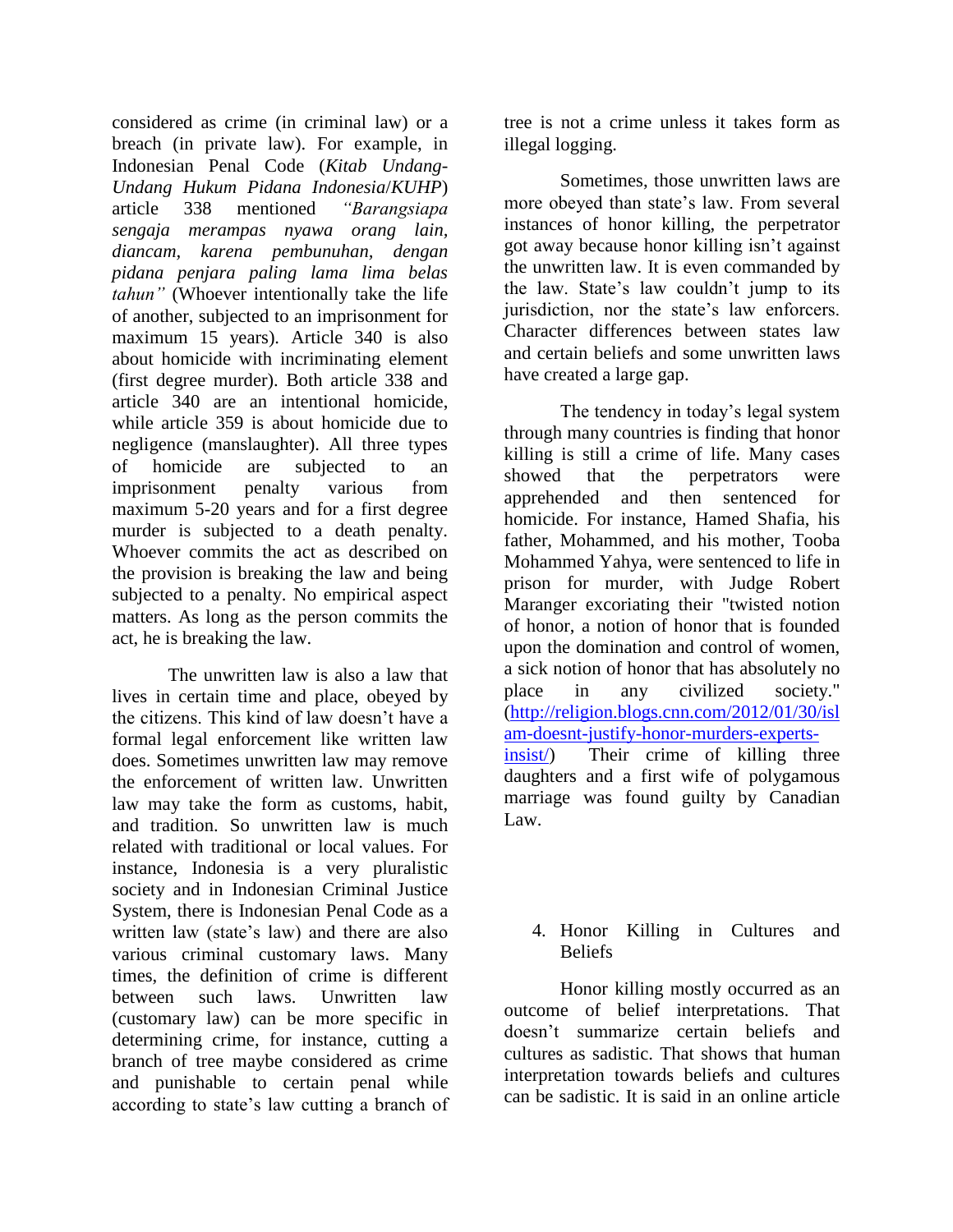that among conservative Muslims in Pakistan that marrying for love is a taboo. In modern era and in the more opened culture society, marrying for love is natural. Nothing is wrong with it; on the contrary, the concept of an arranged marriage is more uncommon than marriage for love.

Different societies are resulting different perspective on moralities and values. Humans receive many standards of morality since birth until they die. Those standards of morality came from family, education, social, and environment. The underline is, humans values came from cultures and beliefs and, among all similarities, they are also different between each cultures and beliefs. In Indonesia, for instance, there is a tradition called Ngayau. This tradition is part of life for Dayak Tribe in Borneo, Indonesia. Ngayau is when the tribe men hunting for enemy"s head during tribes war. The war was to expand the territory. After gathering the heads, there"ll be held a ceremony to honor the spirit of the dead and to gather the power inside the heads. They also believe that heads they collected can bring the whole tribe a fortune, welfare, and dignity. The tribe only behead adult male while woman and children were taken as a slave. This tradition has ended through an agreement called Tumbang Anoi among whole Dayak Borneo tribe. That was happened on 22 May – 24 July 1894 (www.ceritadayak.com).

According to Indonesian criminal law, homicide is against the law and punishable for maximum 15 years of imprisonment and death penalty. Ngayau itself is part of tribe tradition so that it wasn't in State's law jurisdiction. Moreover, during the 1800, Indonesia was still under Dutch colonialism. But then, the practice of headhunting sporadically still happened many years later. The famous case of headhunting during war was the Sampit tragedy (on 2001) in Kalimantan (Borneo). This time, the perpetrator and the provocateur was arrested.

As seen on those illustrations, the tradition of Ngayau was motivated by spiritual reason. The man who was successfully got the head of the enemy was gained an honor by the tribe. As for Sampit incident, the war was also to protect dignity between different ethnicity, Dayak and Madura. The headhunting was to prove the dignity. But then in the more modern society of Indonesia with its sovereign Government, that incident was considered as criminal law violation.

That shows how society takes part in the development of honor killing in cultures and beliefs. In the more complex and heterogenetic society honor killing is more likely to be seen as a deviant behavior. That senseless act is still a crime no matter what honorable reason behind it. The cumulative society perception interferes in determining what's right or wrong.

The evidence showed that honor killing case was happened in many countries so it didn"t emphasize particular beliefs and cultures. Though, the place where the killing took place didn"t always directly relate with the culture the family came from. For instance, the Mohammed Shafia case, took place in Canada while the family is Afghan. They were immigrant to Canada. "Worldwide, two-thirds of the victims were killed by their family origin. Murder by the family of origin was at its highest (72 percent) in the Muslim world and its lowest in North America (49 percent); European families of origin were involved almost as often as those in the Muslim world, possibly because so many are first- or secondgeneration immigrants and, therefore, still slightly bound to their native cultures' (Phyllis Chesler, [www.meforum.org\)](http://www.meforum.org/)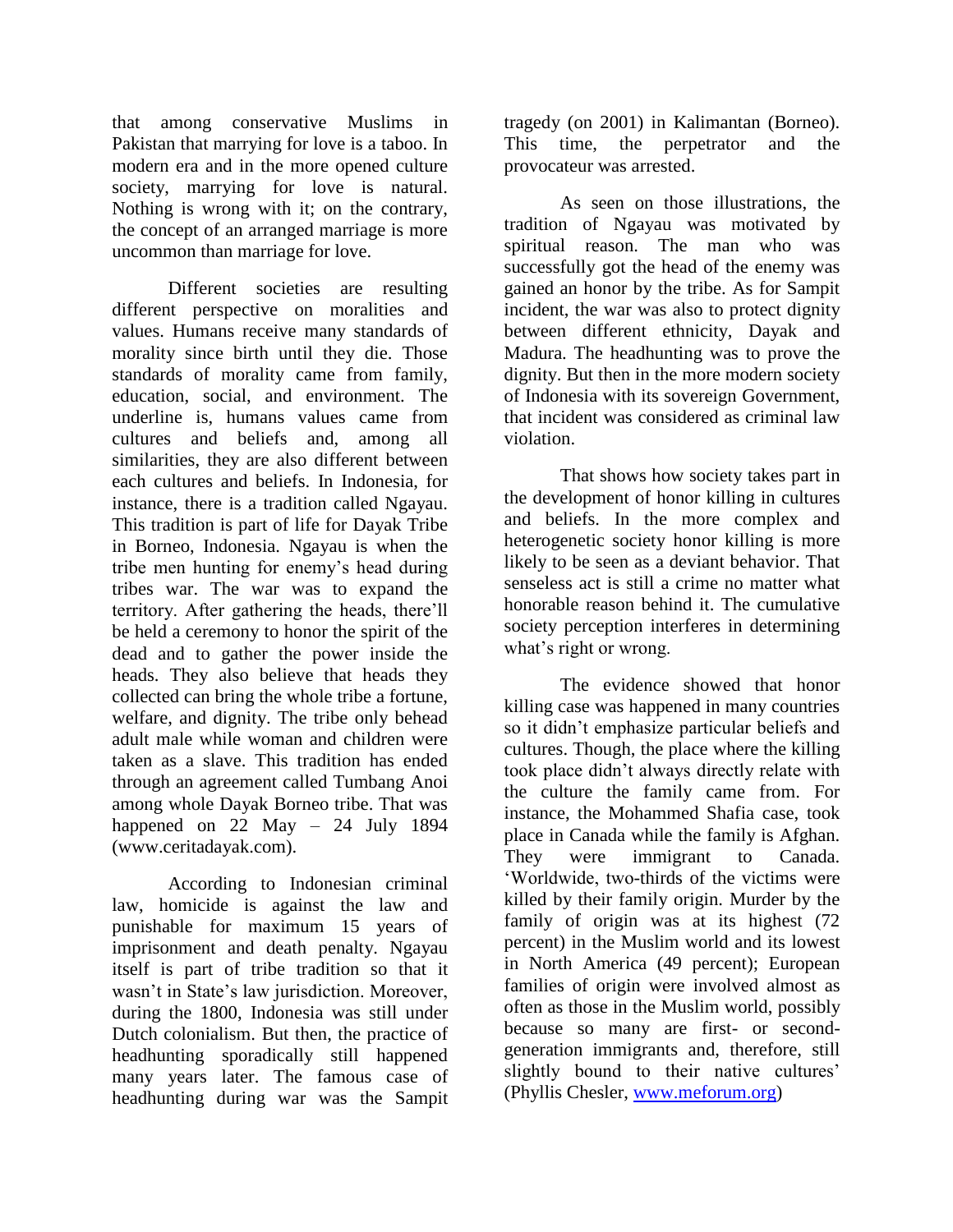The honor killing among immigrant families in Europe and North America mostly driven by the reason that their family members has tainted family"s native values or what they called as being "too western", for instance, having secret boyfriend, wearing a revealing clothes, or simply because they lived the western lifestyle. By that reason the victim deserved to die. The clash between the native culture and the new culture for immigrant families has created insecurities to the father so that he felt the needs to protect his family"s dignity in a radical ways.

Humans are free to perceive their beliefs in their own way. For instance, Islam is a peaceful religion, just as peaceful as Christian, Hindu, Buddha and many other beliefs. Yet, some Muslims committed terrorism, torture and homicide in the name of God.

## B. Honor Killings and Human Rights.

Honor killing is a form of murder, an act with intention to remove a life of someone. Human rights, is a right for humans simply because he/she is a human and is born as a human. Universal Declaration of Human Rights describes 30 provisions of what are classified as human right. The third article mentioned, "Everyone has the right to life, liberty and security of person" (Universal Declaration of Human Rights, 1948). In other words, everyone should respect and protect the right of life among all human being. Based on that, a homicide, for any reason, is violating human rights. Therefore, honor killings are also against human rights.

Human rights are very connected to justice. By protecting human rights, we also

fight for justice. Human rights has principles, there are:

- Universal and inalienable
- Interdependent and indivisible
- Equal and non-discriminatory

Based on its concept, human rights are universal and ideal to restore peace and justice among human being. The problem lies on how human perceive human rights. What is considered as justice to one person may bring injustice to other person or groups. This diversity leads to a various criteria of justice. Suddenly, human rights aren"t universal anymore.

The concept of human rights is absorbed into man"s environment. Cultures and beliefs also determine one"s perspective. For instance, person who lives in a fundamental religious family is more likely to have a perspective of justice based on his fundamental religion belief. Other illustration, person who live in a more heterogenetic society and is having a moderate family will have different justice criteria with the one who experience fundamental religion teaching.

As being seen on several honor killing cases, the perpetrators are driven by the urge to restore family dignity, broken by the family member. In their point of view, marriage for love; career women; wearing a revealing clothes; hanging out with friend from other cultural background, are forbidden. That is a result of their cultural and belief background. So, eliminating a chance for a woman to experience all that is okay for them. Meanwhile, according to Declaration on the Elimination of Discrimination against Women (CEDAW) women should have equity towards men. "Bearing in mind the great contribution of women to the welfare of the family and to the development of society, so far not fully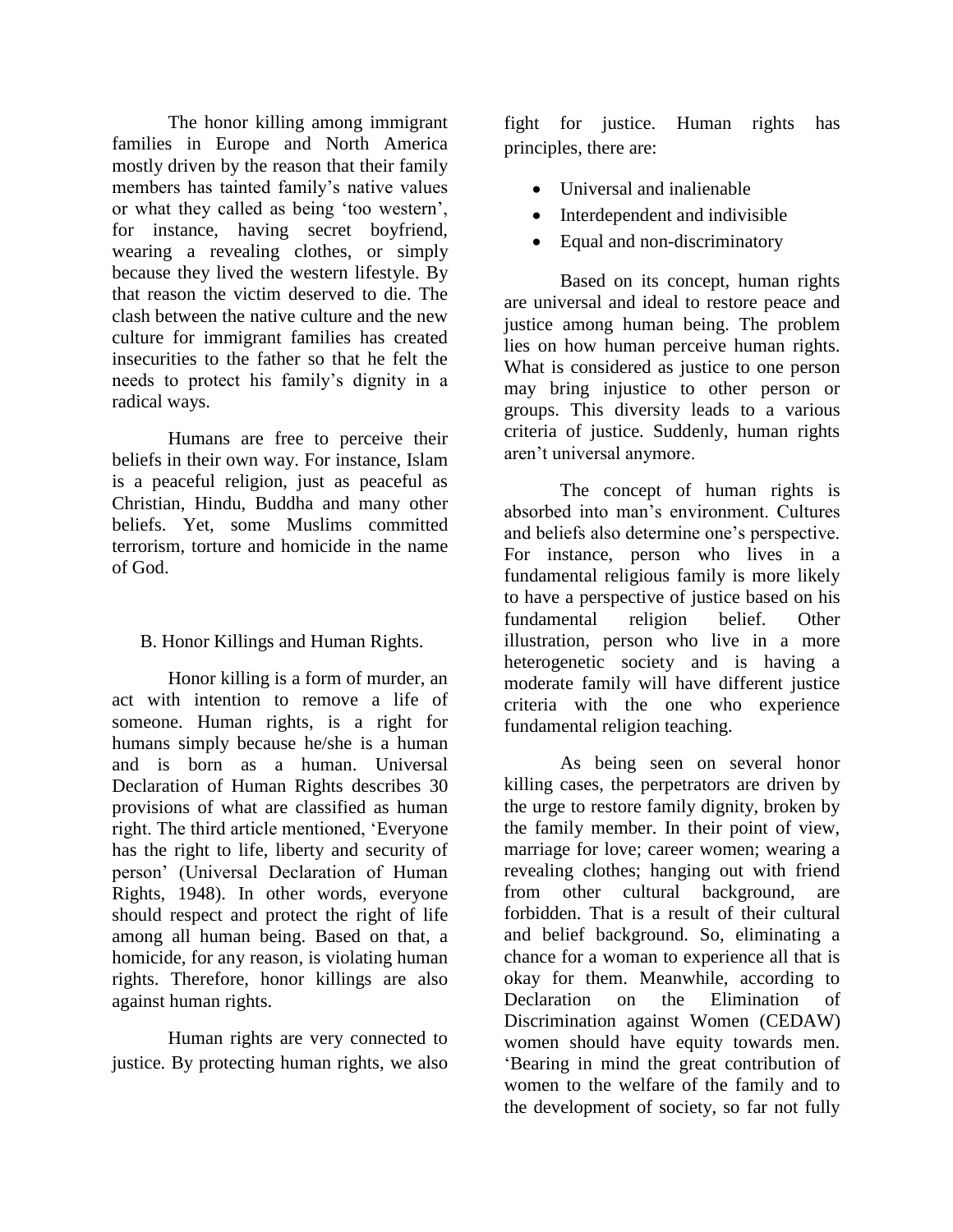recognized, the social significance of maternity and the role of both parents in the family and in the upbringing of children, and aware that the role of women in procreation should not be a basis for discrimination but that the upbringing of children requires a sharing of responsibility between men and women and society as a whole" (CEDAW, 1981). Moreover, CEDAW also explains that "Aware that a change in the traditional role of men as well as the role of women in society and in the family is needed to achieve full equality between men and women'. This is not an era where women are restricted from any opportunity. Women are not to be an object but she is a subject that possesses rights for higher education, for instance.

Since the victim of honor killings are mostly women, then honor killing is certainly against women"s right as codified in CEDAW. In general, honor killing is against human rights based on UDHR and other human rights conventions. Honor killings are mostly brutal and including torture. According to Convention against Torture and Other Cruel, Inhuman or Degrading Treatment or Punishment (Convention against Torture/CAT/The Torture Convention), article 1 mentioned "For the purposes of this Convention, the term "torture" means any act by which severe pain or suffering, whether physical or mental, is intentionally inflicted on a person for such purposes as obtaining from him or a third person information or a confession, punishing him for an act he or a third person has committed or is suspected of having committed, or intimidating or coercing him or a third person, or for any reason based on discrimination of any kind, when such pain or suffering is inflicted by or at the instigation of or with the consent or acquiescence of a public official or other person acting in an official capacity. It does

not include pain or suffering arising only from, inherent in or incidental to lawful sanctions<sup>'</sup>

In one way and another, honor killings are violating human rights. But honor killings are not a severe human rights violation, because there are criteria on what classified as severe human rights violation so that the case can be brought to the International Human Rights Courts. Those are:

- The case is continuous without a clear settlement
- It threaten international and national peace
- The national court can't afford to finish the case

Giving example on what type of crime that classified as severe human rights violations:

- Race discrimination
- Apartheid
- **Genocide**
- Crime against humanity

However, honor killings are still a violation of human rights. That should be in states court jurisdiction and should be treated as homicide, despite the "honor" term in it. The term "honor" is put to justify the act itself. The reason that the killing is honor is the perpetrator's state of mind. It has nothing to do with culture and belief, especially religions. No religions teach violence but peace and good moral values. Human interpretation of belief is the only thing that evil on religion. So, the term "honor" is nonsense.

In general, no normal human could commit such brutality to their own family. In honor killings, there are burning,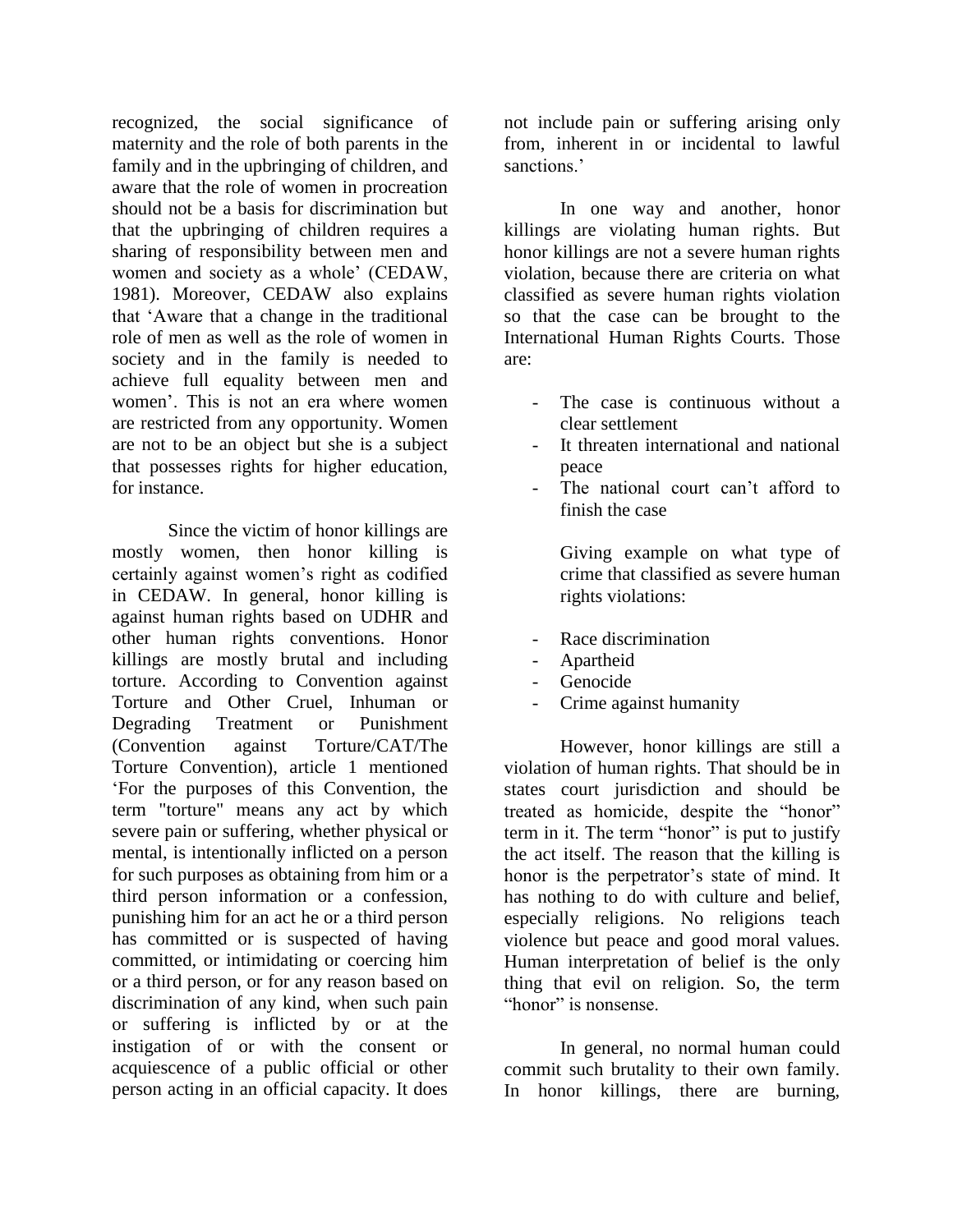mutilating, drowning, and other brutalities ones can only imagine. In many honor killing cases, the perpetrators were already brought to the state"s court. Honor killings that happened in the warzone were also investigated and were spread out by mass media.

In Indonesia, not much honor killing case found. The famous honor killing was The Head Hunter of Dayak Borneo Tribe that happened many years ago. Any forms of murder are taken as homicide and being investigated as so by the law enforcers. Good thing is in Indonesia there is a National Commission of Human Rights (Komisi Nasional Hak Asasi Manusia/KOMNASHAM) that working on any reports of suspected human rights violation.

1. Honor Killings, Human Rights Violation and Suggestion How to Stop it.

MeiMei Fox in [www.huffingtonpost.com](http://www.huffingtonpost.com/) told a story of her experience reading a book called *The Seven Perfumes of Sacrifice* by Amy Logan. She was shocked that from the book she learned that honor killings still exist in many parts of the world. "In fact, over 5000 such murders occur annually, according to the UN – and that number only includes the few honor killings that officials ever find out about. Eight hundred million women and girls live under the threat of honor killing, terrified that if they make one wrong move, or are unfortunate to be sexually abused, they will be murdered." (MeiMei Fox, www.huffingtonpost.com)

MeiMei Fox then continue told the story of when she asked Amy what she found most surprising in Amy"s research

into honor killings. "She said perhaps the single most shocking thing was how little research existed. Then, when she began calling NGOs, scholars and social workers in the honor-killing countries and asking about it, she repeatedly go shut down." (MeiMei Fox, [www.huffingtonpost.com\)](http://www.huffingtonpost.com/)

Then MeiMei Fox and Amy offer some suggestions, those are:

- a. Encourage all victims of violence and abuse to get to safety, then speak out and hold their abusers accountable. Silence protects the perpetrators and allows abuse to continue.
- b. Support local shelters for victims of domestic abuse and immigrant women escaping honor violence.
- c. Enforcing the CEDAW. Almost every nations has ratified it except for some nations such as; Sudan, Somalia, Iran and USA.
- d. Support organizations that are doing the most to end honor killing and uplift women.

"Immigration, law enforcement, and religious authorities must all be included in education, prevention, and prosecution efforts in a matter of honor killings.' (Phyllis Chesler, [www.meforum.com\)](http://www.meforum.com/)

#### C. Conclusion and Recommendation.

Honor killing is a form of homicide where the motive behind it is honorable reason that is to restore family"s pride after being violated by the victim. These honorable murders usually brutal and cold-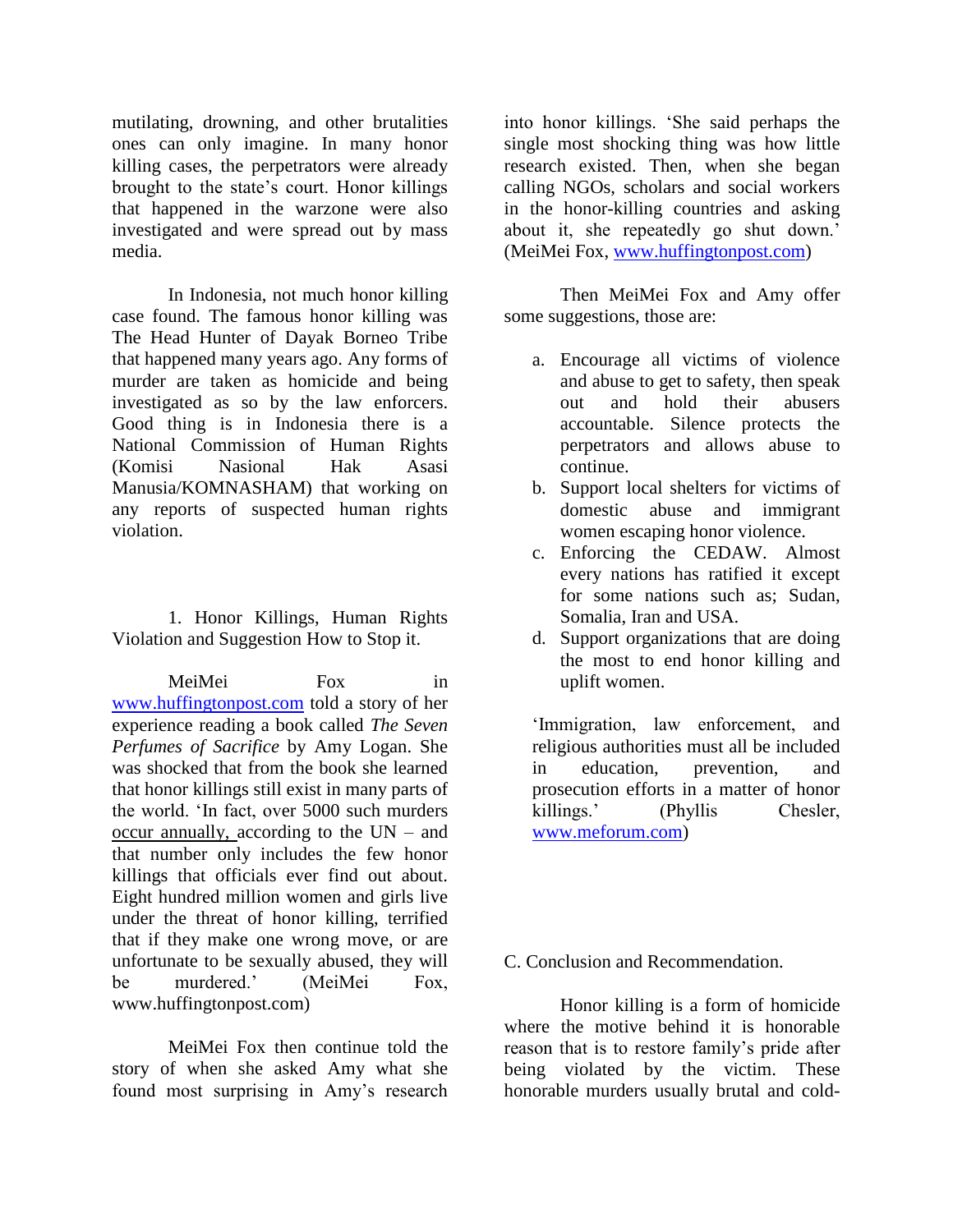blooded where the victim (mostly women) were shot, stabbed, raped, tortured, throat cut, burned and strangled by the perpetrator who are usually men. The victim were killed for some reasons like, they were too western, wanting a career or higher education, too independent, leaving an abusive husband, being raped, and rejecting an arranged marriage. Although the motive was honorable and religious, no religion ever teach its followers to be a sadist who able to kill other human. It is still violating human's rights and women's right and is a homicide no matter what.

So in that matter, honor killing must be seen as a homicide and is punishable by state's law. There has to be a cooperation between the government, law enforcers, human rights organizations, and people in general to watch, report, and prevent honor killing from developing especially in a state with high percentage of migrant citizens.

References:

Garner, Bryan A. (ed.) (2000) *Black's law Dictionary*, MN: West Group

Haryanto, Eko (2014) *Memahami Pembunuhan*, Jakarta: Penerbit Buku Kompas

### Journal:

Chesler, Phyllis and Bloom, Nathan (2012) Hindu vs. Muslim Honor Killings, *Middle East Quarterly*,[electronic] Summer, pp. 43- 52 available at http://www.meforum.org/3287/hindumuslim-honor-killings

Chesler, Phyllis (2010) Worldwide Trends in Honor Killings, *Middle East Quarterly*, [electronic] Spring, pp. 3-11. Available at http://www.meforum.org/2646/worldwidetrends-in-honor-killings

Chesler, Phyllis (2009) Are Honor Killings Simply Domestic Violence? *Middle East Quarterly*, [electronic] Spring, pp. 61-69 available at http://www.meforum.org/2067/are-honorkillings-simply-domestic-violence

Internet Sources:

AP (2014) *Pakistani Couple Murdered In Gruesome Honor Killing*, [online], available at

[http://www.huffingtonpost.com/2014/06/29/](http://www.huffingtonpost.com/2014/06/29/pakistan-honor-killing_n_5541100.html%207/1/2014) [pakistan-honor-killing\\_n\\_5541100.html](http://www.huffingtonpost.com/2014/06/29/pakistan-honor-killing_n_5541100.html%207/1/2014)  [7/1/2014](http://www.huffingtonpost.com/2014/06/29/pakistan-honor-killing_n_5541100.html%207/1/2014)

Asokan, Shyamantha (2013) *Aarushi Talwar Murder: Rajesh And Nupur Talwar Found Guilty Of Killing Daughter*, [online], available at